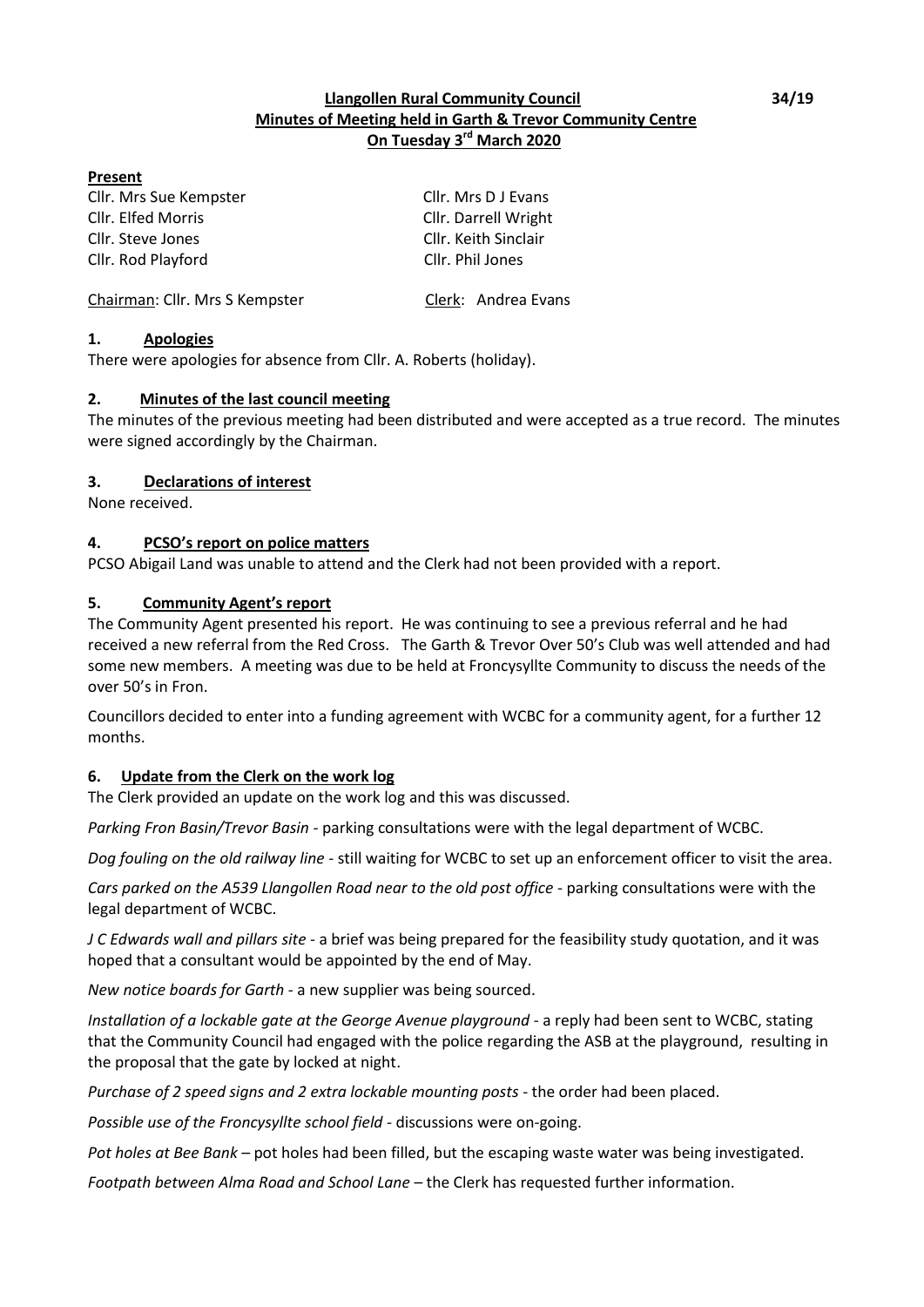### **7. Planning applications 35/19**

**P/2020/0116** – Construction of parking bay for two vehicles in garden area adjacent to dwelling – **Lyndhurst, Woodlands Road, Froncysyllte, Wrexham.**

There were no objections to the application.

For information (Approved by WCBC):

**P/2018/0218** – Conversion of former shop to dwelling - **Cross Shop, Holyhead Road, Froncysyllte, Wrexham.**

**P/2019/0151** - Erection of detached garage with WC on the ground floor and administrative office above within the roof space (in part retrospect) - **The Towers Day Nursery, Llangollen Road, Trevor, Wrexham.**

#### **8. Correspondence update from the Clerk**

#### **One Voice Wales**

Membership renewal letter Innovative Practice Annual Awards Ceremony 26<sup>th</sup> March 2020 Training in Mold – The Council Meeting –  $24<sup>th</sup>$  March 2020 Training in Mold – Introduction to Community Engagement – 5<sup>th</sup> March 2020 Minutes of the Larger Council's Committee  $-5$ <sup>th</sup> February 2020

#### **Wrexham County Borough Council**

World Heritage Site Stakeholder Partnership meetings Wrexham Town and Community Council Forum – School Crossing Patrols, and Discretionary Services Wrexham Town and Community Council Forum – Owl Cymru Owl Cymru statement 17<sup>th</sup> February 2020 WCBC News: Reports of stolen and faulty items being sold at car parks in Wrexham

#### **Welsh Government**

Consultation Events - Beyond Recycling Minimum Pricing for Alcohol Stakeholder Information  $-2<sup>nd</sup>$  March 2020

#### **Wales Audit Office**

Press Release: Accounts qualified at a third of town and community councils Consultation on future audit arrangements for Community Councils in Wales

#### **IPRW**

Draft Supplementary Report – Principles relating to the reimbursement of Cost of Care

## **North Wales Police**

Quarterly Meeting summary

## **Ken Skates AM**

E-newsletter 12.02.20

### **North Wales Community Health Council**

News Release - Health Watchdog Asks People to Talk about Vascular Services Press statement: Time to Go Home

#### **Play Wales**

E-bulletin – February 2020 Publications – Focus on play for county councillors and Play and gender. Events 2020

#### **Planning Aid Wales**

Training – Responding to Planning Applications –  $16<sup>th</sup>$  March 2020 - Gwersyllt

## **Keep Britain Tidy**

Local Places for Nature – Welsh Government funded project –Free garden starter kit

## **Dave Metcalfe**

Requesting a link On LRCC website to the PKC group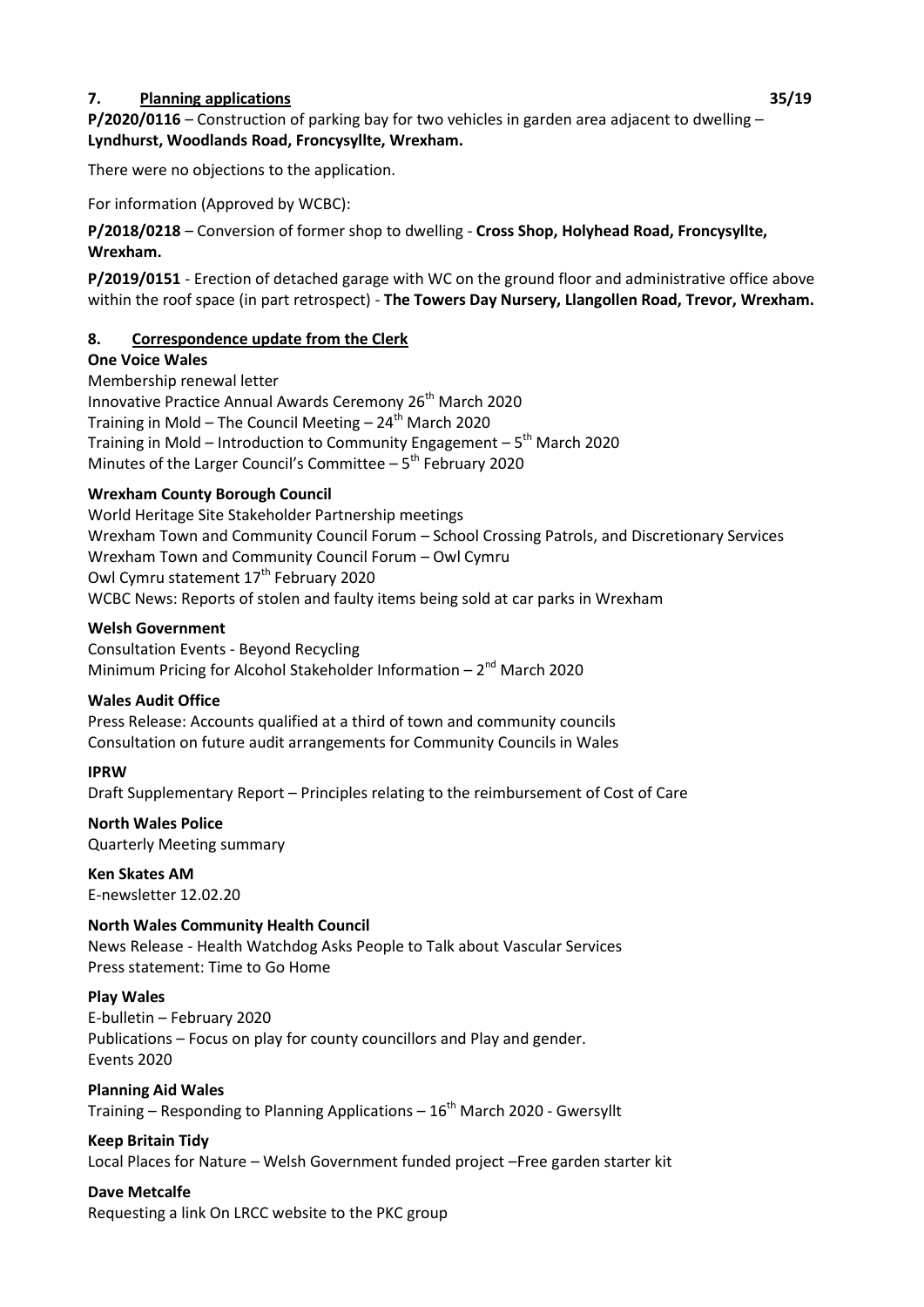The correspondence was made available for perusal by Councillors, and copies had been e-mailed.

Regarding the email from Keep Britain Tidy and the Local Places for Nature project funded by Welsh Government, it was decided that the Clerk would apply for a free wildlife garden starter kit for the railway line path in Trevor.

Councillors thanked Dave Metcalfe for his email but decided that it was not appropriate to install a link on the Councils website to the PKC group.

# **9. Future Maintenance of the Community's War Memorials**.

The future maintenance of the Community's War Memorials was discussed. The Community Council was responsible for the maintenance of Garth War Memorial and it was painted in October 2019. The outside of the dome needed to be sealed and this would be done when the weather improved. It was decided that the Clerk would contact the painter to arrange for the work to be done.

Regarding the Froncysyllte Boer War Memorial Fountain, it was noted that it was last in need of maintenance work approximately six years ago.The memorial was not the responsibility of the Community Council, but members had long recognised the importance of the memorial, and had assisted with ensuring it was kept in the best condition possible given its age. The lip of the fountain bowl was damaged. It was decided that the Clerk would contact the Conservationist and Head of Museums at WCBC, to ask him to visit the memorial to assess what needed to be done and make recommendations.

# **10. Quotations for grass cutting and litter picking at the playgrounds, cemetery and footpaths.**

The quotations were considered and it was decided to accept the quotations from P Green Groundcare and P Ankers.

# **11. Quotations for the maintenance of Community Seats.**

Following consideration it was decided to accept the quotation from P Ankers.

# **12. Ownership and maintenance of the footpath between Alma Rd. and School Lane in Froncysylllte.**

The path was not recorded on the Definitive Map, and was not therefore maintained by the Public Rights of Way section. The path/land was not registered at the Land Registry. The Clerk had requested further information from WCBC and it was decided to wait for this before considering this matter further.

# **13. The state of the kerbs in Trevor.**

Complaints had been received from residents about the state of the kerbs and pavements on the estate. It was decided that the Clerk would write to WCBC expressing concern at the poor state of the roads, pavements, kerbs and verges, and ask the Head of Housing to meet with Councillors about the issues.

# **14. Resident's request for AstroTurf pitch at the George Avenue playground in Trevor.**

Cllr. Roberts, as County Councillor, was making enquiries with WCBC to establish if funds were held by WCBC for a MUGA in the area.

# **15. Unoccupied houses in the Community.**

Following a discussion it was decided that the Clerk would write to WCBC, to ask it to identify unoccupied houses in the community and ask for a copy of WCBC's policy in relation to unoccupied properties.

# **16. Councillors' reports on meetings attended.**

Nothing to report.

# **17. Finance**

Financial statements had been circulated as at the end February 2020: receipts for 2019/20; bank reconciliation; and budget monitoring against precept and receipts.